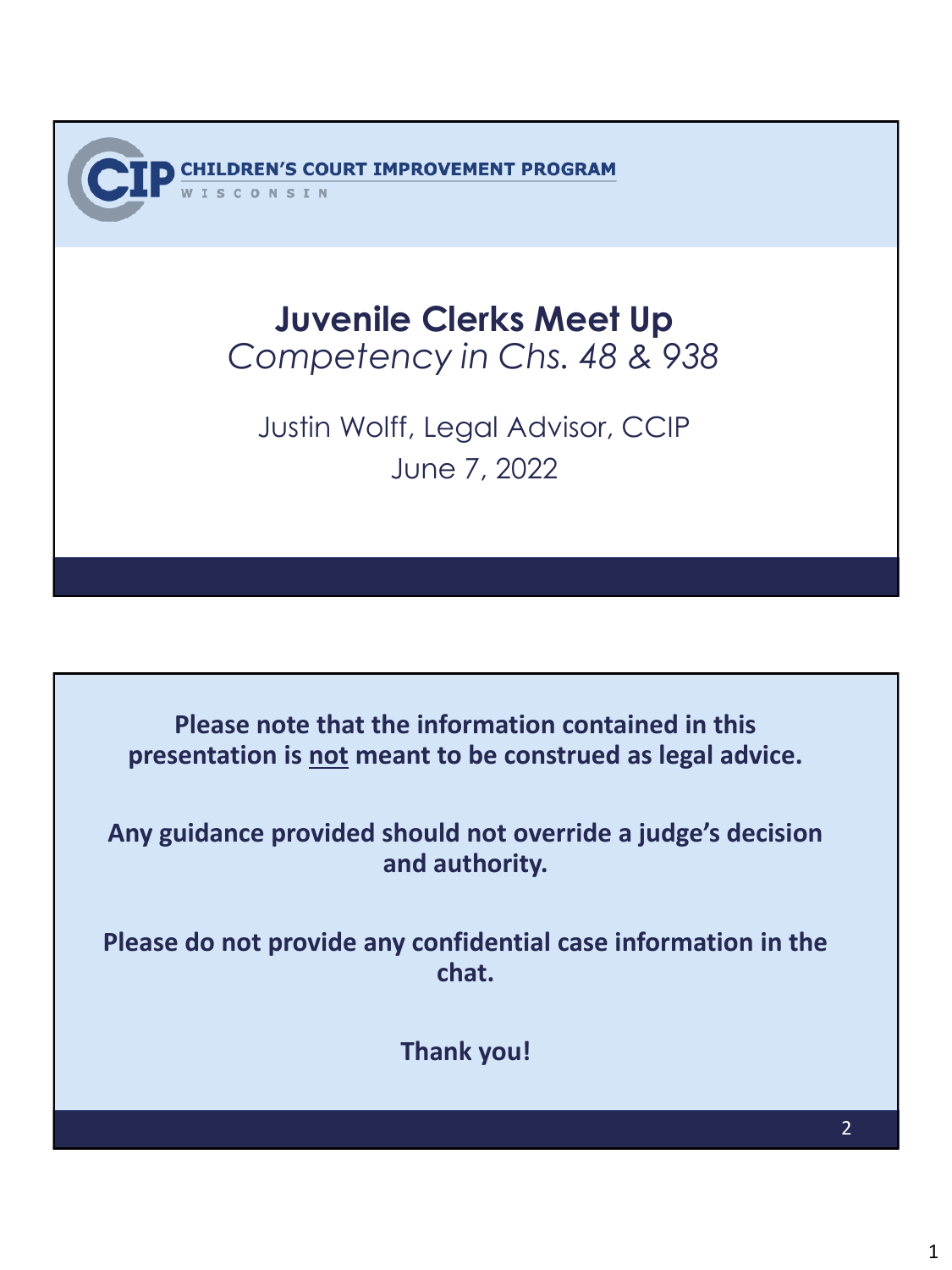# **Materials Juvenile Clerk Meet Up Materials available at:**

#### **[www.wicciptraining.com](http://www.wicciptraining.com/)**

"Resources" tab at the top of the screen> Training Materials>Juvenile Clerks Meet Up

## **Overview of Competency and NGI**

- Generally, this will be seen in the following contexts:
	- $\triangleright$  Competency to participate in the proceedings
		- Parent: Ch. 48
		- Juvenile: Ch. 938
	- ► Not responsible by reason of mental disease or defect (NGI)
		- $\vee$  Ch. 938 applicability only
	- $\triangleright$  § 938.13(14) JIPS
		- Filed as a result of incompetency/NGI finding for juvenile
	- ► Juvenile Ch. 51 mental health
		- Concurrent with CHIPS/JIPS/Delinquency

3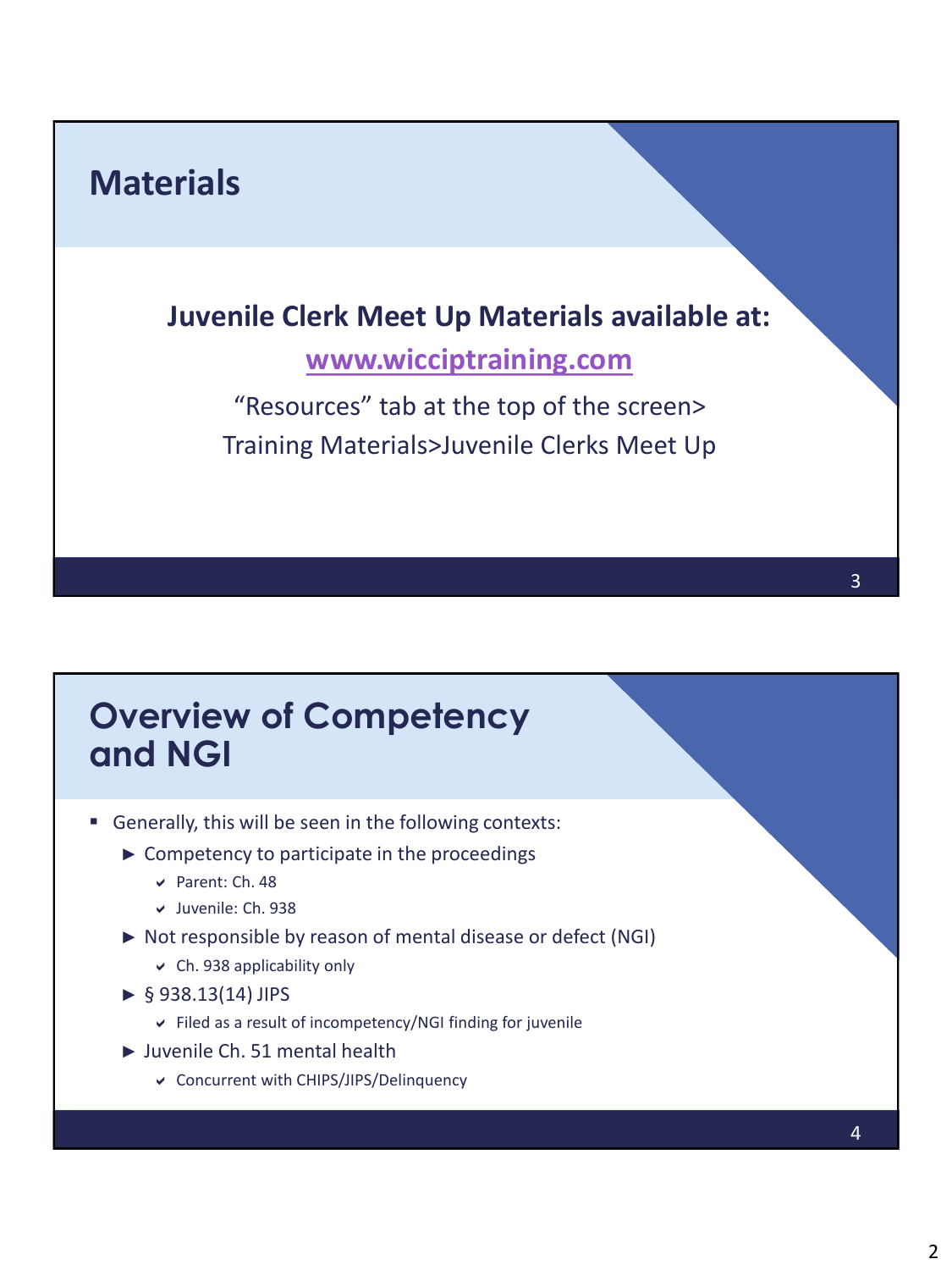## **Ch. 48 – Competency of Parent**

- The same standards exist for a parent representing themselves in a TPR proceeding as does in a criminal case
	- ► Knowingly and intelligent waiver of counsel
	- ► Ability to proceed without counsel
		- *Dane County DHS v. Susan P.S.,* 293 Wis. 2d 279, 715 N.W.2d 692.
	- ► Cannot force representation, unless incompetent
		- *In Re Sophia S*., 715 NW 2d 692.
- No statutory procedure for competency in CHIPS cases
	- ► Judicial discretion to appoint GAL for parent

## **Ch. 48 – Competency of Parent**

- GAL shall be appointed for a parent:
	- ► TPR case,
	- ► Parent is contesting, AND
	- ► Found incompetent by examination  $[§ 48.235(1)(g)]$
- GAL has duty to report on parent's competency and assist them in the proceeding BUT is not a party at trial [§ 48.235(5m)]
- Appointment of GAL for parent is discretionary for all other proceedings; "any appropriate matter" [§ 48.235(1)]
	- ► Examination not required under statute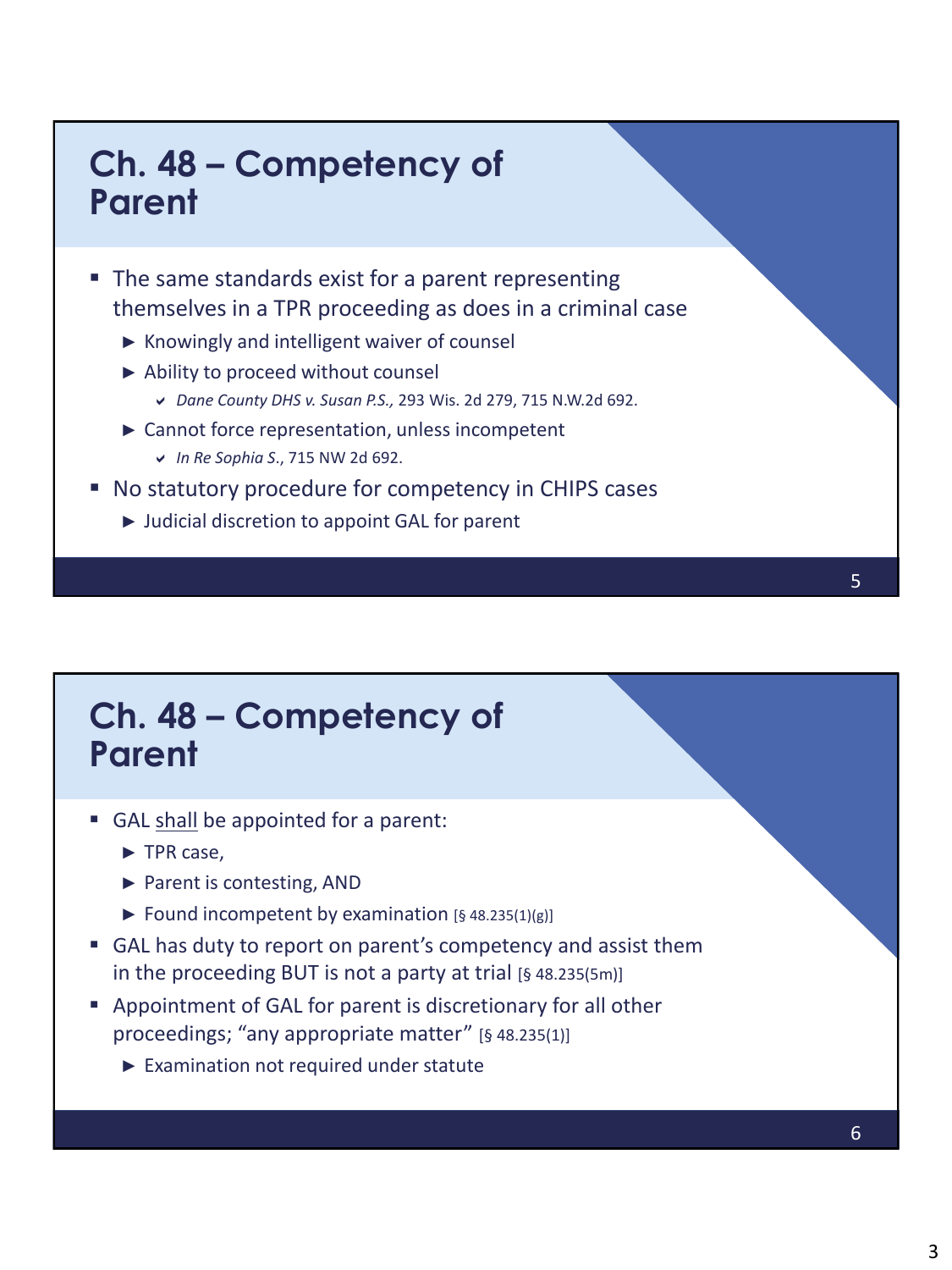## **Ch. 48 – Examination**

- Schedule a date for a competency hearing *(CH)* on date as specified by the court and generate notice
- File *Petition for Examination or Assessment (JD-1731)* and/or the *Order for Examination or Assessment (JD-1732)* and enter them into CCAP using the *PEX (Petition for examination)* and *OEX (Order for examination or assessment)* court record events
	- ► *OFCE* (Order for Competency Examination)
- Schedule a review *(REV)* date that corresponds to the anticipated completion date stated in the order
	- ► If the report is not received by the due date, notify the physician or facility AND the judge
	- ► Follow up every 10 days until report is received
- File original exam/assessment report and enter it into CCAP using the *EPR* (Examining psychologist's report)
- If a hearing is held, take minutes of the proceeding using CCAP In Court Appearance Processing, and review the minutes for any required actions and file any other documents received

## **Ch. 48 – GAL for Parent**

- **Same as whenever a GAL is appointed for a child:** 
	- ► Assign a GAL according to local procedure
	- ► Complete the *Order Appointing Guardian ad Litem or Attorney ( JD-1798A)*
	- ► Give the order to the judge for the judge's signature
	- ► Once signed, enter the order into CCAP using the *OAG (Order appointing GAL)* court record event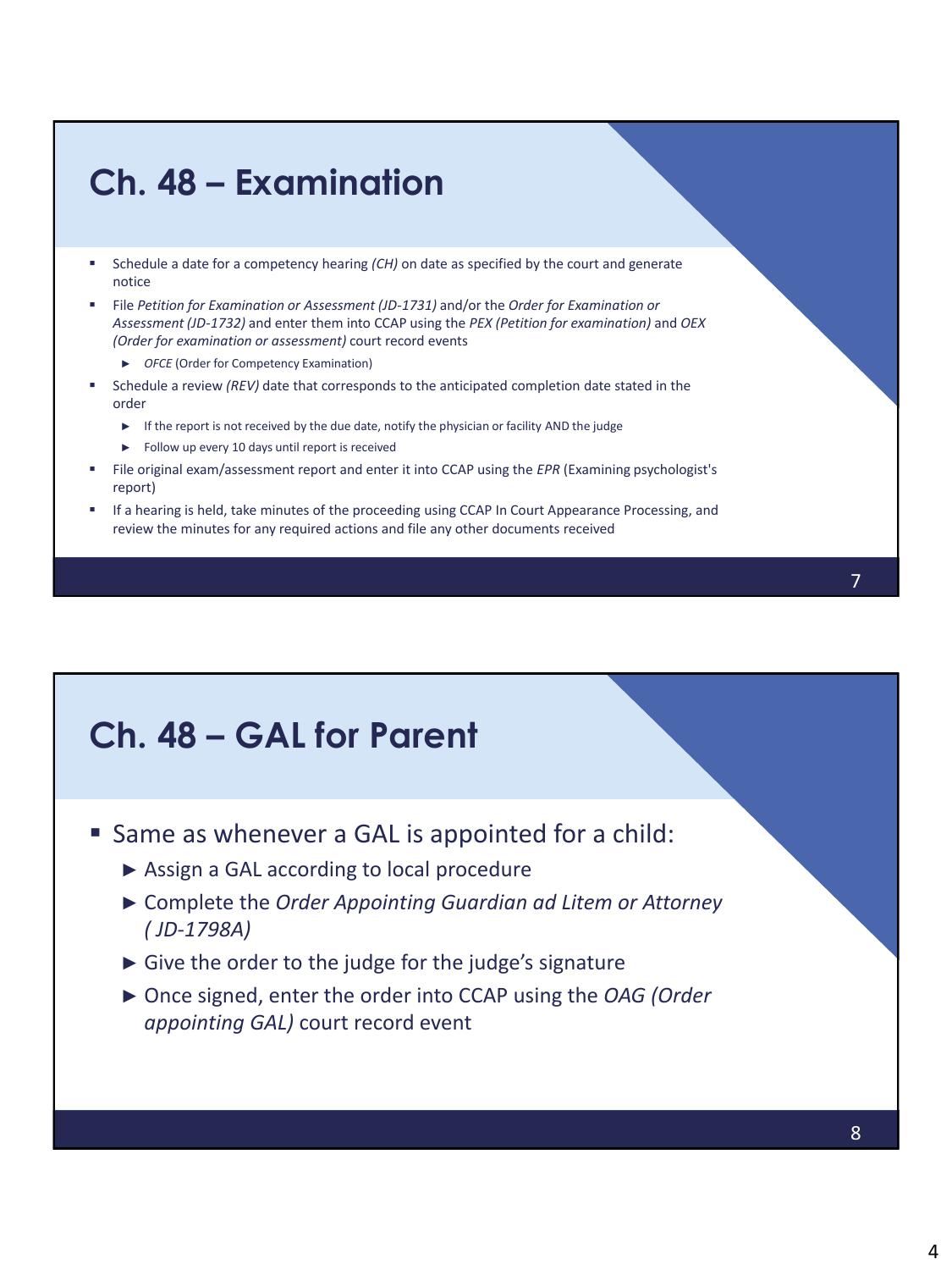#### **Ch. 938 – Competency and NGI for Juvenile**

- **Procedures are substantially similar for both competency to participate** and NGI [§ 938.295(2)]
	- ► If probable cause to believe the juvenile committed the alleged offense and is not competent to proceed, the court will order examination by a psychiatrist or licensed psychologist [§ 938.295(2)]
	- $\triangleright$  NGI plea under § 938.30(4)(c):
		- $\vee$  Report shall also contain an opinion regarding whether the juvenile suffered from mental disease or defect at the time of the commission of the act alleged in the petition and, if so, whether this caused the juvenile to lack substantial capacity to appreciate the wrongfulness of his or her conduct or to conform his or her conduct to the requirements of the law [§ 938.295(2)(b)2.]
- In-patient exam only if substantial risk of harm OR consent by juvenile, parent, guardian, GAL, or juvenile's counsel

## **Ch. 938 – Examination**

- Schedule a date for a competency hearing *(CH)* on date as specified by the court and generate notice (see timeframes for conducting hearing on following slide)
- File *Petition for Examination or Assessment (JD-1731)* and/or the *Order for Examination or Assessment (JD-1732)* and enter them into CCAP using the *PEX (Petition for examination)* and *OEX (Order for examination or assessment)* court record events
	- ► *OFCE* (Order for Competency Examination)
- Schedule a review *(REV)* date that corresponds to the anticipated completion date stated in the order
	- ► If the report is not received by the due date, notify the physician or facility AND the judge
	- ► Follow up every 10 days until report is received
- File original exam/assessment report and enter it into CCAP using the *EPR* (Examining psychologist's report)
- If a hearing is held, take minutes of the proceeding using CCAP In Court Appearance Processing, and review the minutes for any required actions and file any other documents received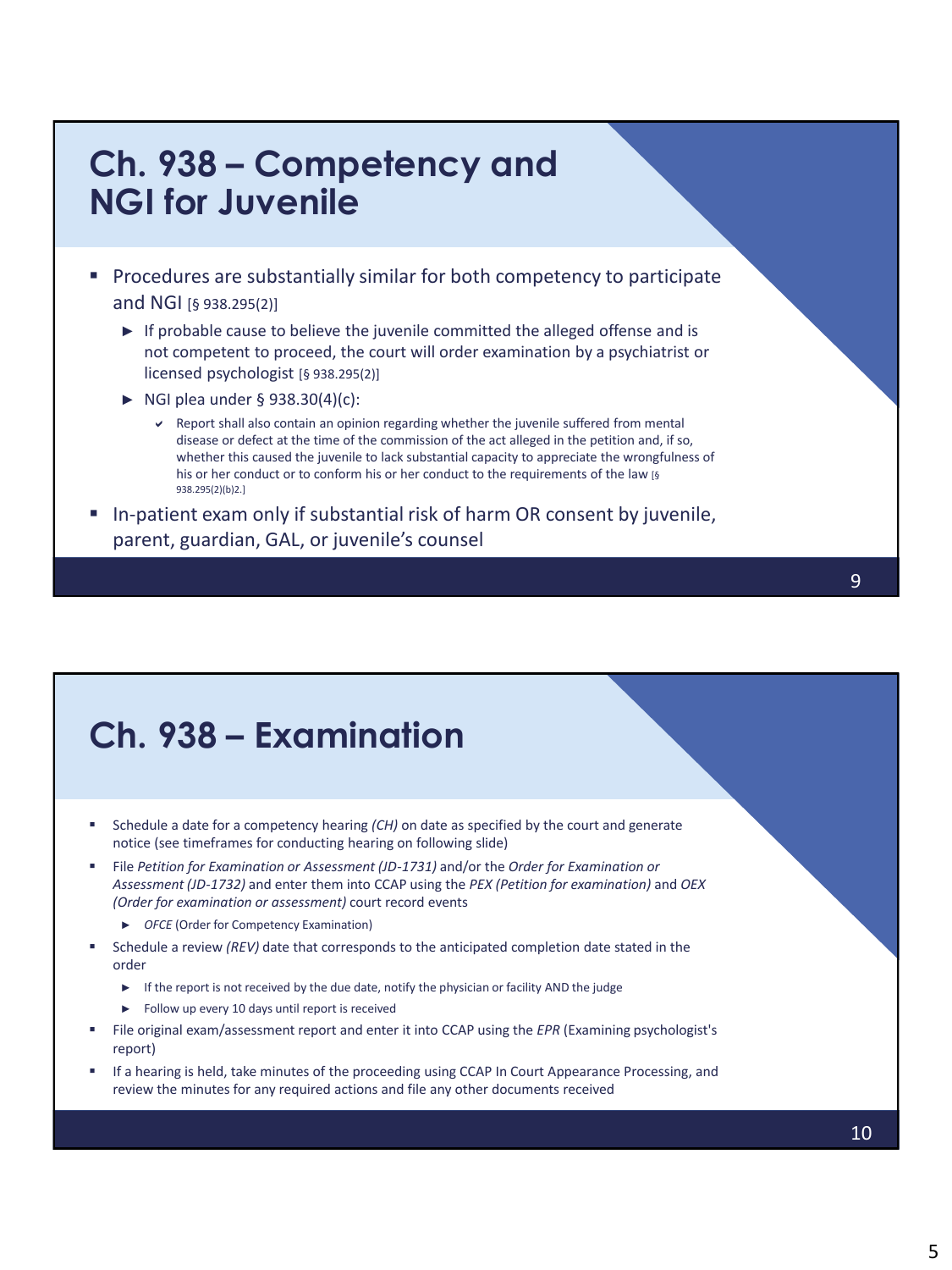#### **Ch. 938 – Hearing on Examination**

**Timelines for hearing to determine competency/NGI:** 

- ► If NGI plea AND juvenile enters admission –OR– competency to proceed at issue, subject to good cause, a date must be set no more than:
	- **10 days** from the plea hearing for a juvenile in secure custody, OR
	- **30 days** from the pleas hearing for a juvenile not in secure custody
- ► If NGI plea AND juvenile contests:
	- Hold Fact Finding Hearing and, if allegations proven, hold hearing on examination immediately

## **Ch. 938 – NGI Outcomes**

- $\blacksquare$  If the court finds the allegations to be proven, but the juvenile was not responsible due to mental disease or defect, the court will **dismiss the petition with prejudice** and direct (not up to the DA):
	- ► Filing of a petition under § 51.20(1), if probable cause exists for involuntary commitment, OR
	- ► Filing of a JIPS petition under § 938.13(14)
		- Not a "conversion" to JIPS; separate case under Ch. 938
	- ► File *Order Concerning Competency or Mental Responsibility Determination (JD-1733)* 
		- Enter *OCCMR* (Order concerning competency/mental resp. determin.) –OR– *OCCNR* (Order concerning competency/NGI/referral to Ch. 51) event code, depending on whether referring to JIPS or Ch. 51, respectively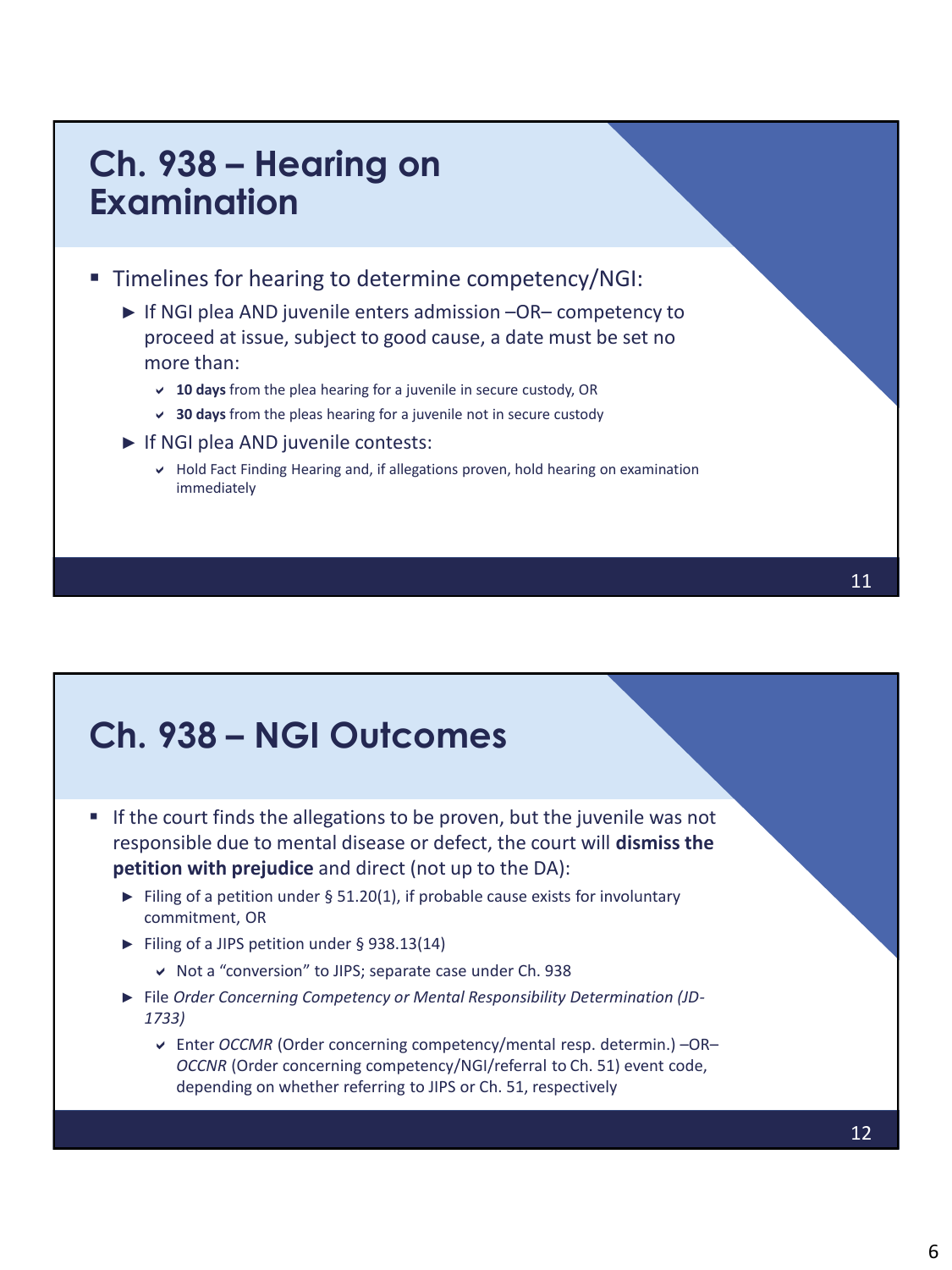#### **Ch. 938 – Competency to Proceed Procedures**

- If the court finds the juvenile not competent to proceed, the court will **suspend the proceedings** and direct (not up to the DA):
	- ► Filing of a petition under § 51.20(1), if probable cause exists for involuntary commitment, OR
	- ► Filing of a JIPS petition under § 938.13(14); AND
	- ► Make a determination, based upon the report, as to whether the juvenile may become competent

### **Ch. 938 – Competency to Proceed Procedures**

- Enter *DNC* (DE not competent to stand trial, case suspended) event code whenever the juvenile is found incompetent, regardless of whether likely to become competent:
	- ► Puts the case in "suspended" maintenance; stops the clock and will not be included in Statistical Reports
	- ► Case law suggests that the delinquency proceeding remains suspended **indefinitely**, unless the juvenile regains competency
		- *In the Interest of A.L.*, 2017 WI App 72.
- If juvenile becomes competent, take the case out of "suspended" status by entering the event code of *DCSL* (DE competent to stand trial, suspension lifted)

14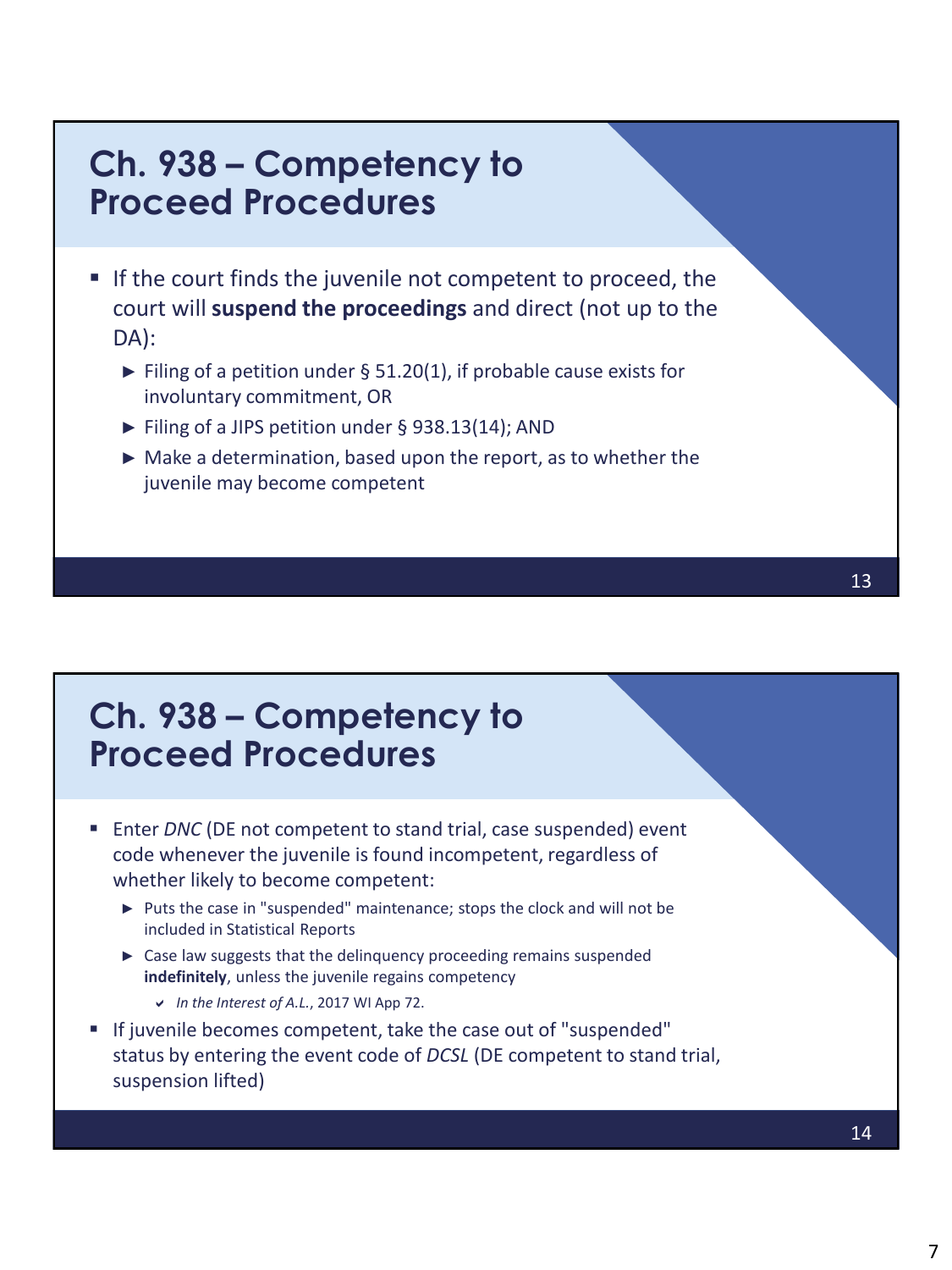#### **Ch. 938 – Competency to Proceed Procedures**

- If the juvenile is likely to regain competency within 12 months OR the length of maximum adult sentence for the most serious offense, whichever is *less:*
	- ► Order reexamination and report every 3 months AND 30 days prior to expiration of order in Ch. 51 commitment or JIPS
		- $\triangleright$  Reexamination and reports are to be filed in the delinquency case, not Ch. 51/JIPS
			- Use *COMPR* (Competency Report) when entering in CCAP
		- Reexamination is the responsibility of the agency per *Order Concerning Competency or Mental Responsibility Determination (JD-1733)*

## **Ch. 938 – Competency Restoration**

- Assessment includes determination of likelihood that juvenile, if provided treatment, may be restored to competence within statutory timeframes [§ 48.295(2)(b)3.]
- Statutes are silent on procedure and responsibility for providing this treatment after finding of incompetency
- What are some county practices?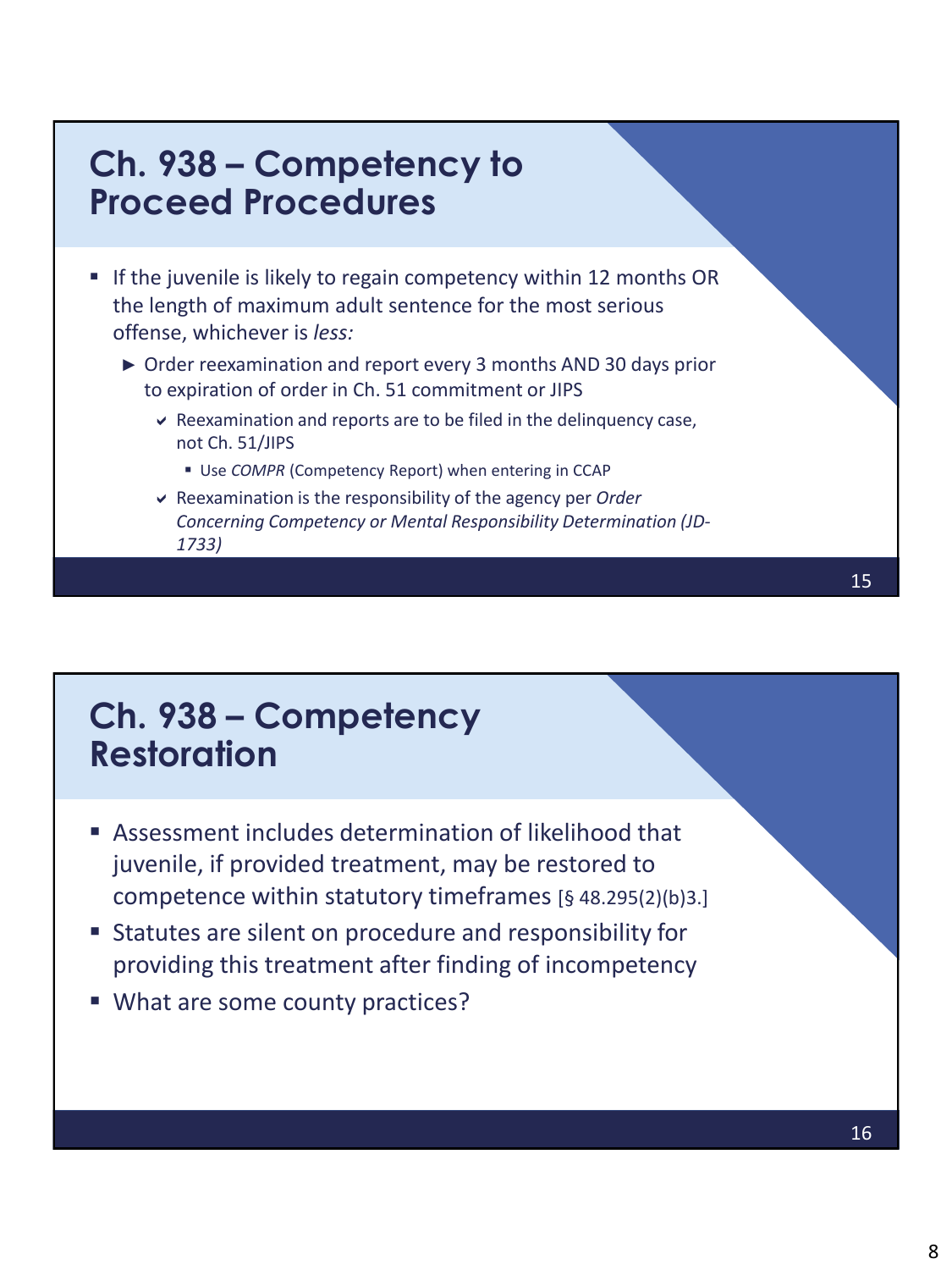## **Ch. 938 – Competency Restored**

- If the juvenile regains competency during the statutory timeframe:
	- $\blacktriangleright$  Hold a hearing on competency within 10 days of receiving any report indicating the juvenile has regained competency
	- ► May restart the case, after hearing, if satisfied the juvenile is now competent
	- ► May order administration of psychotropic drugs, if necessary to maintain competency
- **Process may need to be repeated, should the juvenile again** become incompetent

## **Ch. 938 - Victim**

- If the victim of a delinquent act has been adjudicated as incompetent in WI, then the definition of "victim" includes any guardian who has been appointed to that individual
	- ► Notice rights
	- ► Marsy's Law implications